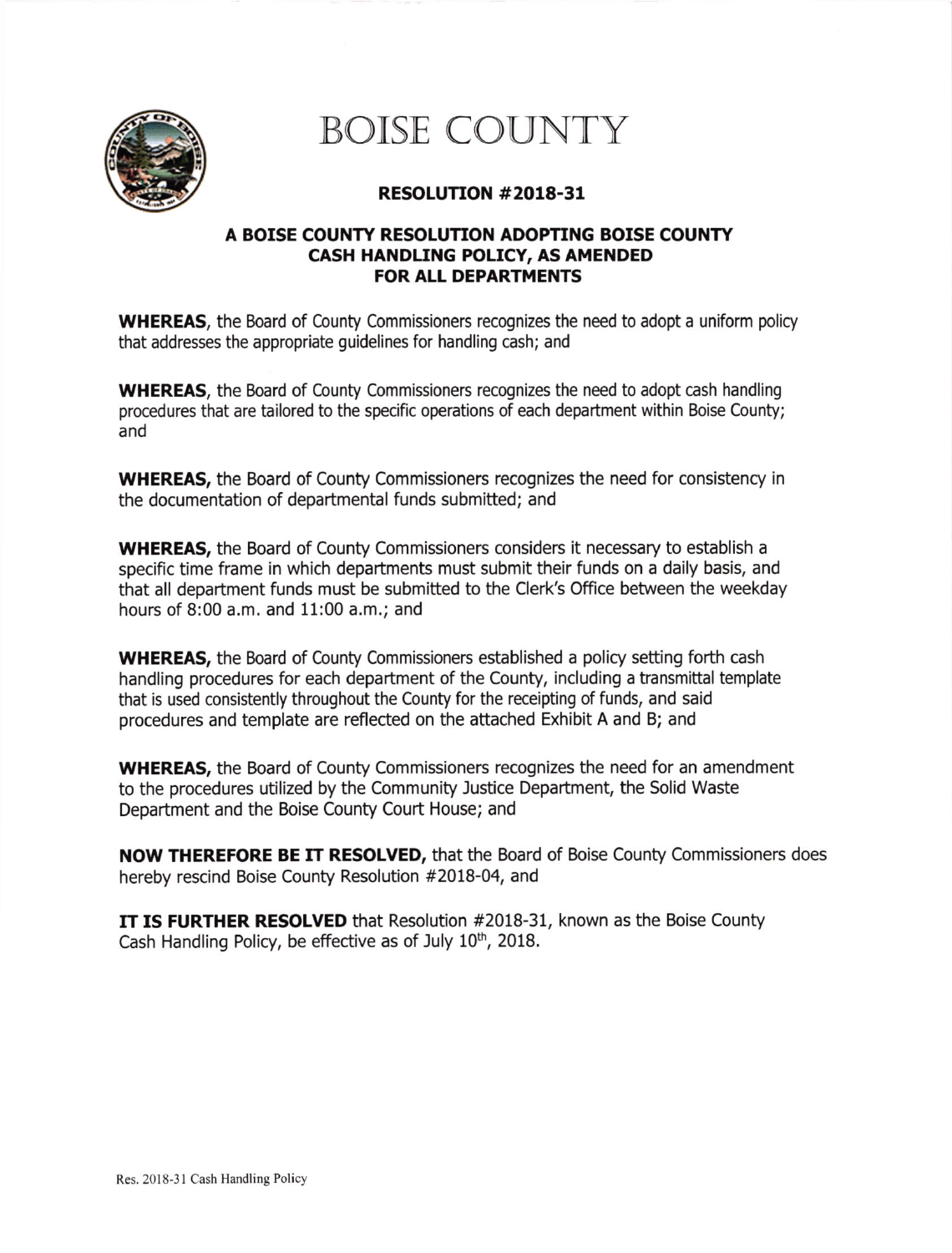APPROVED and ADOPTED in open session this 10<sup>th</sup> day of July, 2018.



**BOISE COUNTY BOARD OF COMMISSIONERS** 

ALAN D. WARD, Chairman

ROGER<sup>B</sup>. JACKSON, Commissioner

 $\boldsymbol{\alpha}$ LAURA L. BAKER, Commissioner

**ATTEST:** 

Mary T. Prisco, Clerk to the Board